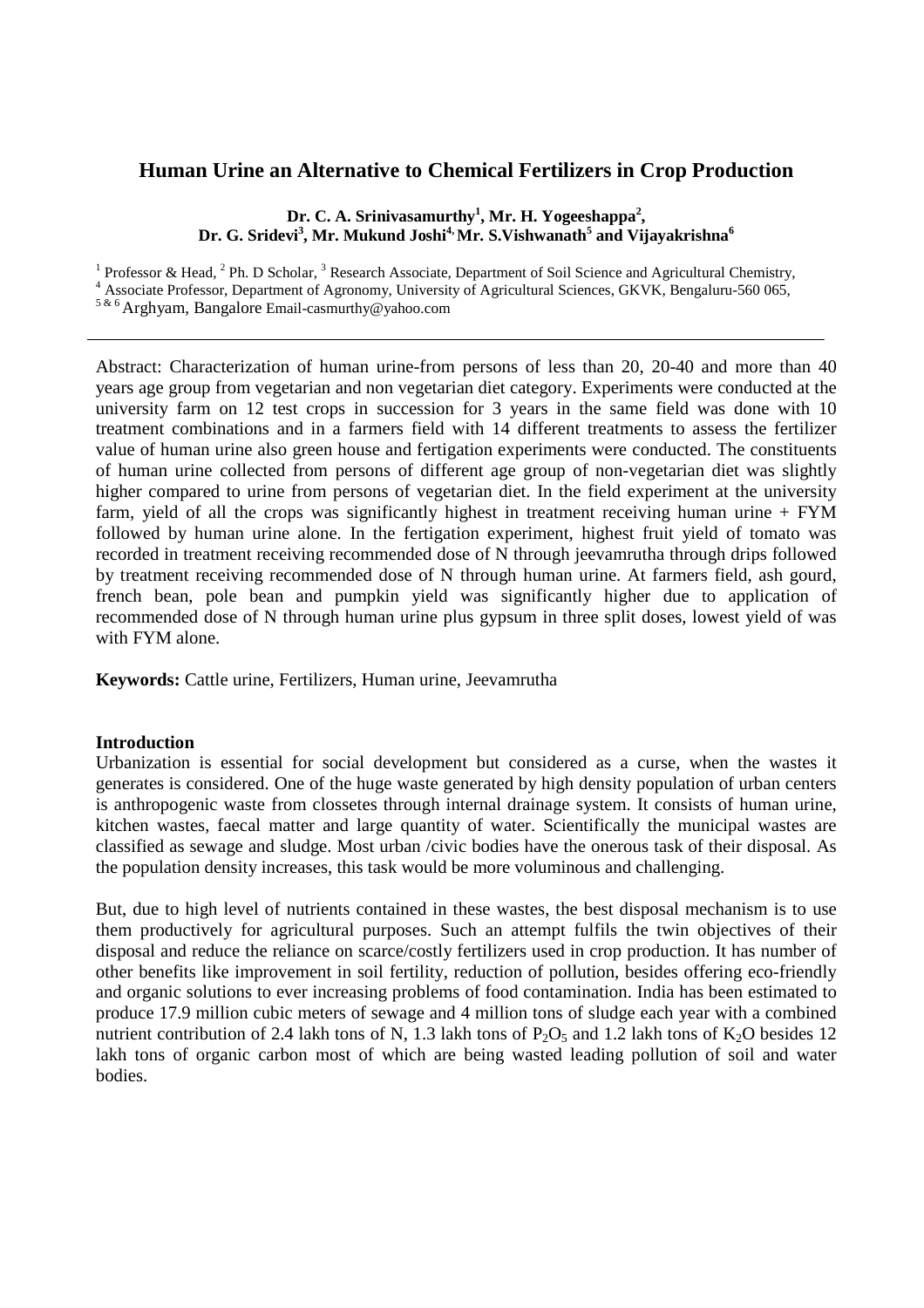However, the use of anthropogenic wastes in agriculture is not possible with the present system of sewage disposal mechanisms. The toilets and urinals in urban centers will have to be redesigned to collect the faecal matter and urine separately. In this direction an eco-friendly design of toilet called 'ECOSAN' needs to be popularized which help in source separation of human urine and faecal matter in a hygienic way. To exploit the huge potentiality of anthropogenic wastes as a supplement to fertilizers, many changes in policies and practice of civic bodies are needed besides a thorough research on use of anthropogenic wastes in agriculture. An attempt has been made to study the benefits/bad effects of using anthropogenic wastes in crop production.

In order to assess the fertilizer value of human urine and to study its impact on soil properties growth and yield of crops this research project entitled **"Utilization of Anthropogenic liquid waste for agricultural purposes"** was initiated with financial support from Arghyam, a NGO, Stockholm Environmental institute (SEI) Sweeden and UNICEF New Delhi from 2008 to 2012.

The objectives were:

- $\triangleright$  Characterization of human urine for its nutrients potential, its effect on yield and quality of crops.
- $\triangleright$  To study the short and long-term impact of human urine on soil properties and to work out cost economics for use in crop production.

### **Methods**

The research work consisted of laboratory, green house and field experiments both on farm and in farmers field as detailed below:

**Characterisation of human urine:** Representative human urine samples from 10 persons each in the age group of less than 20, 20-40 and more than 40 years from vegetarian and non vegetarian diet category was collected and analysed for nutrient composition and other quality parameters by following standard procedures.

**On farm field experiments:** Six on farm field experiments were conducted at GKVK farm with 9 treatment combinations tried on **French bean, finger millet, field bean, tomato, brinjal and bhendi** as test crops during first year (2009-10) to assess the fertilizer value of human urine. Cattle urine was also used for comparison.

During second year (2010-11), the experiments were continued in the same experimental plots with **aerobic rice, finger millet, maize, cow pea, soybean and field bean** as test crops to study the impact of repeated application of human urine on soil properties, growth and yield of crops. The quantity of human urine, cattle urine FYM and gypsum to be applied to different crops and for different treatments was worked out based on the N requirement of crops. The balance of P and K was applied through single super phosphate and muriate of potash respectively.

The experiments were conducted during 2011-12, with marigold and cluster beans as test crops in two plots where experiments were conducted with finger millet and aerobic rice as test crop during 2010-2011and 11-12, to assess the impact of human and cattle urine on yield of crops and properties of soil.

The treatments during 2009-10 tried were Absolute control 40% of rec. N through human urine as basal +60% N in 3 splits with and without gypsum, 40% rec. N through FYM as basal + 60% N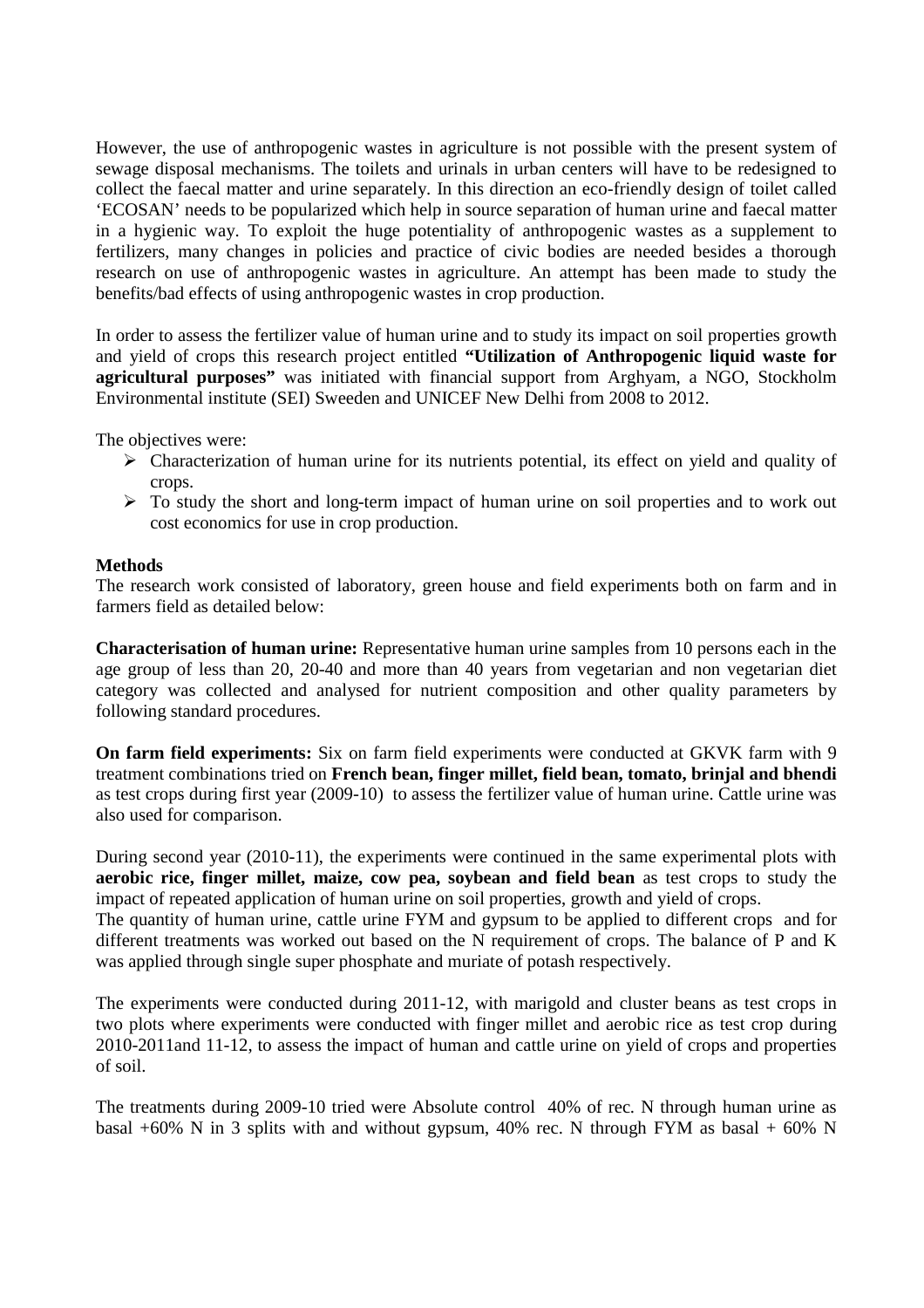through human urine/cow urine. During 2010-11 in addition to these treatments, recommended dose of fertilizer was tried as treatment for comparison.

**Experiments on farmers fields:** Experiment was conducted in a farmers field at Nagasandra village near Bangalore, with 14 different treatments. **Ashgourd, French bean, pole bean and pumpkin** were grown as test crops in the same plot without disturbing the treatments. The quantity of human urine, cattle urine, FYM, gypsum etc. used in the experiment for different crops were worked out and applied as per treatments.

In both the on farm and farmers field experimental plots, the changes in properties of soil due to application of human urine and cattle urine with and without farm yard manure, fertilizers and gypsum was assessed. Also the effect of different treatment combinations on growth and yield of crops was recorded.

**Green house experiment:** Pot experiment was conducted under green house conditions at GKVK using red, laterite and black soil with tomato as test crop and nine treatment combinations to study the effect of human urine/cattle urine on soil properties, yield and quality of tomato.

**Fertigation studies in Tomato:** The performance of human urine (HU), cattle urine (CU) and jeevamrutha (J) applied through drip fertigation on tomato was evaluated. The treatments tried were entire N through HU/CU/J + balance P and K through fertilizers in 7 equal splits, 75 % N through HU/CU/J + balance N, P and K through fertilizers in 7 equal splits and 50 % N through HU/CU/J + balance N, P and K through fertilizers in 7 equal splits. Recommended dose of N, P and K applied to soil was considered as standard check. The fruit yield of tomato was recorded treatment wise.

**Statistical analysis:** The data on nutrient composition of urine, yield of crops as affected by treatments and changes in soil properties were subjected to statistical analysis as per standard procedure.

### **Results and Discussion**

The results obtained from these experiments are discussed in the following pages.

**Characterization of human urine:** Slight variation in the pH and EC values of urine collected from persons of vegetarian diet and of different age group was observed (Table-1). The human urine was found to be slightly acidic to neutral in reaction. The pH ranged from 4.97 to 6.51, 4.79 to 6.65 and 4.26 to 6. The electrical conductivity ranged from 5.64 to 6.97, 6.85 to 8.17 and 6.81 to 7.89 dS  $m^{-1}$ for samples of  $<$  20, 20 to 40 and  $>$ 40 years age group respectively indicating that it has appreciable amount of salts.

The human urine has appreciably higher concentration of all the nutrients elements required by crops. The concentration of nitrogen varied from 0.21 to 0.41, 0.25 to 0.43 and 0.26 to 0.43 per cent, phosphorus concentration varied from 0.17 to 0.22, 0.11 to 0.26 and 0.13 to 0.24 per cent and the potassium content varied from 0.12 to 0.23, 0.14 to 0.20 and 0.17 to 0.22 per cent for samples of  $\lt$ 20, 20 to 40 and >40 years age group respectively. In addition, the urine has substantial quantities of calcium, magnesium, sulphur and micronutrient elements. The sodium concentration varied from 0.22 to 0.31, 0.13 to 0.23 and 0.14 to 0.22 per cent for samples of  $< 20$ , 20 to 40 and  $>40$  years age group respectively.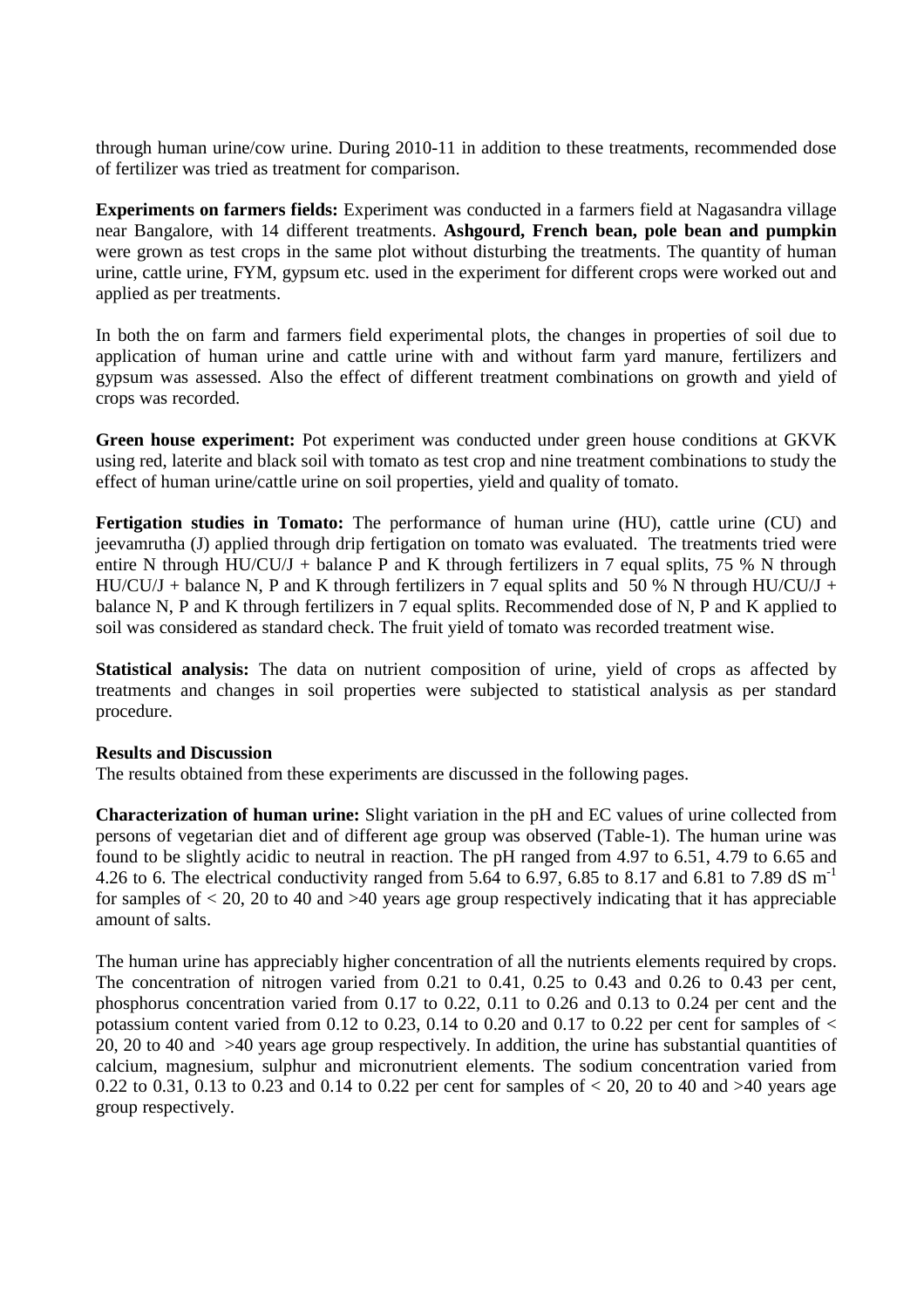The chemical composition of human urine collected from persons of different age group of nonvegetarian diet was slightly higher compared to urine from persons of vegetarian diet (Table 1).

**On station field experiments**: Significant difference in the yield of crops was recorded due to application of HU and CU with and without FYM and gypsum. The yield of all the six crops was significantly highest in treatment receiving human urine+ FYM followed by human urine alone and cattle urine alone. The yield of French bean crop was lowest in control (1.1qt./ha) while human urine + FYM treatment recorded highest yield (4.87t/ha) followed by human urine alone (Table 2). Human urine alone recorded significantly higher yield of crops compared to cattle urine alone thus indicating its superiority over cattle urine.

| SI.            | <b>Parameters</b>                   | Vegetarian diet |               |               | Non-vegetarian diet            |                 |               |  |  |
|----------------|-------------------------------------|-----------------|---------------|---------------|--------------------------------|-----------------|---------------|--|--|
| N <sub>0</sub> |                                     | $<$ 20 years    | 20-40 years   | $>40$ years   | $<$ 20 years                   | $20 - 40$ years | $>40$ years   |  |  |
| 1.             | pH                                  | 4.97-6.51       | 4.79-6.65     | $4.26 - 6.23$ | 4.96-6.81                      | 5.29-6.29       | 4.93-6.19     |  |  |
| 2.             | $EC$ (dS/m)                         | 5.64-6.97       | 6.85-8.17     | 6.81-7.89     | 6.68-7.97                      | 7.41-8.75       | 7.06-8.32     |  |  |
| 3.             | N(%)                                | $0.21 - 0.41$   | $0.25 - 0.43$ | $0.26 - 0.42$ | $0.31 - 0.50$                  | $0.33 - 0.55$   | $0.36 - 0.45$ |  |  |
| 4.             | $P_2O_5(%)$                         | $0.17 - 0.22$   | $0.11 - 0.26$ | $0.13 - 0.24$ | $0.13 - 0.30$                  | $0.13 - 0.23$   | $0.12 - 0.25$ |  |  |
| 5.             | $K_2O(%)$                           | $0.12 - 0.23$   | $0.14 - 0.20$ | $0.17 - 0.22$ | $0.15 - 0.22$                  | $0.12 - 0.25$   | $0.17 - 0.24$ |  |  |
| 6.             | $0.22 - 0.31$<br>Na $(\% )$         |                 | $0.13 - 0.23$ | $0.14 - 0.22$ | $0.24 - 0.34$                  | $0.12 - 0.30$   | $0.15 - 0.23$ |  |  |
| 7.             | $Ca$ (meq/l)                        | 8.00-16.00      | 6.00-18.00    | 10.00-24.00   | 8.00-20.00                     | 14.00-22.00     | 14.00-26.00   |  |  |
| 8.             | $Mg$ (meq/l)                        | 15.80-33.58     | 21.73-43.46   | 31.60-41.48   | 21.73-37.53<br>27.65-39.51     |                 | 31.60-39.51   |  |  |
| 9.             | $S(\%)$                             | $0.10 - 0.17$   | $0.09 - 0.21$ | $0.07 - 0.20$ | $0.11 - 0.22$<br>$0.10 - 0.18$ |                 | $0.09 - 0.15$ |  |  |
| 10.            | HCO <sub>3</sub><br>(meq/l)         | 5.12-11.52      | 7.68-14.08    | 6.40-14.08    | 5.12-14.08                     | 7.68-16.64      | 6.40-16.64    |  |  |
| 11.            | $CIc$ (meq//l)                      | 22.72-32.08     | 28.07-36.54   | 26.29-36.09   | 23.61-37.87                    | 26.29-38.76     | 28.07-37.87   |  |  |
| 12.            | 16.20-19.80<br>$\mathbf{Zn}$ (mg/l) |                 | 17.00-22.40   | 17.00-23.40   | 16.40-20.40                    | 23.00-18.60     | 17.40-23.80   |  |  |
| 13.            | Fe $(mg/l)$                         | 98.60-139.40    | 114.20-131.80 | 118.80-143.00 | 116.60-164.80                  | 119.40-134.80   | 119.40-134.80 |  |  |
| 14.            | $\mathbf{M}\mathbf{n}$ (mg/l)       | 17.80-27.00     | 17.80-27.00   | 18.20-27.00   | 22.20-27.00                    | 17.80-27.00     | 17.80-26.40   |  |  |
| 15.            | Cu (mg/l)                           | 41.82-47.84     | 41.82-48.04   | 43.82-48.04   | 45.96-48.78                    | 41.82-48.44     | 41.82-48.44   |  |  |

## **Table 1: Chemical composition of human urine samples from persons of vegetarian and nonvegetarian diet and of different age group.**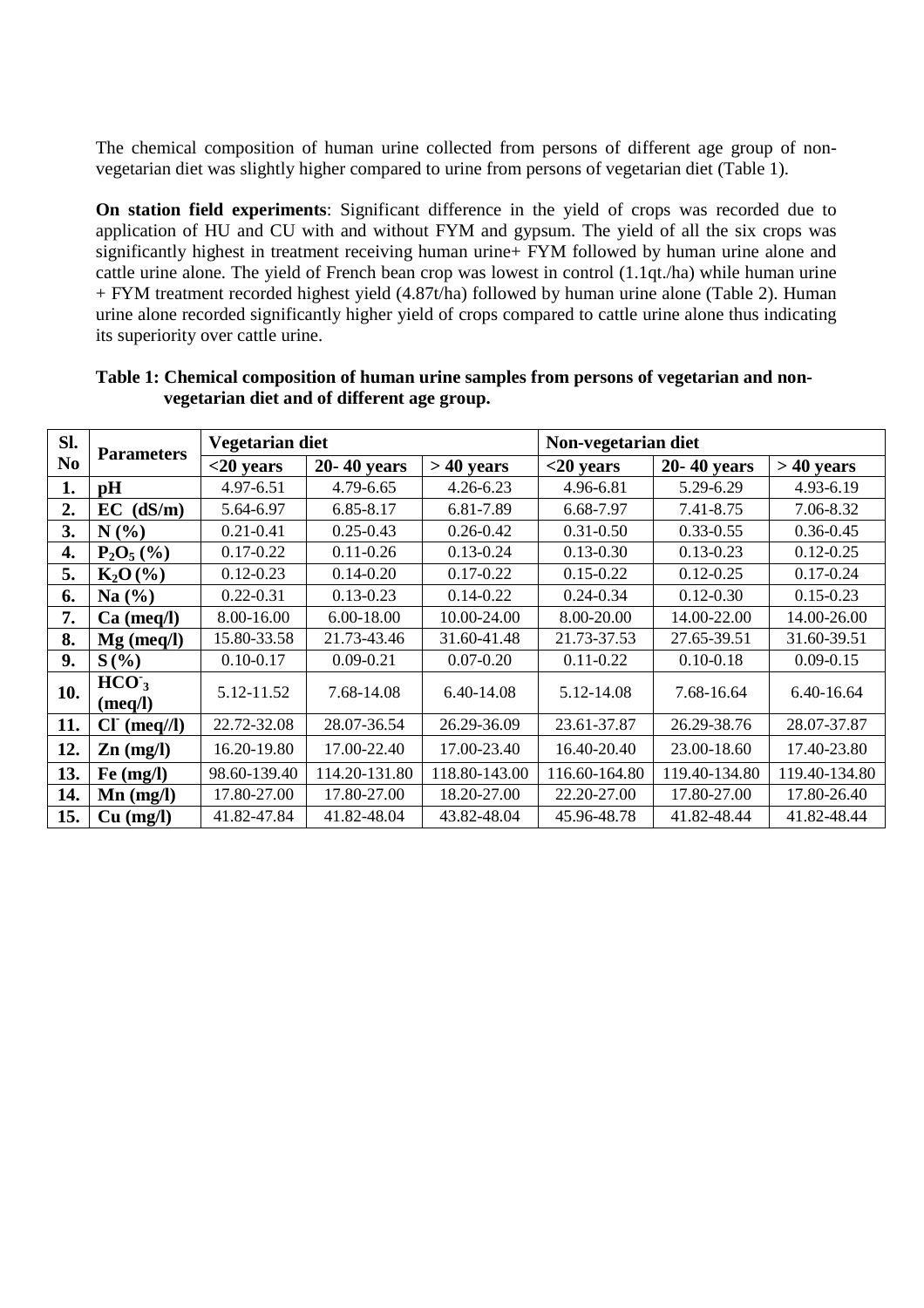| Crop                              | <b>RDF</b><br>$(Kg ha-1)$ |                        | <b>Quantity of human</b><br>urine/cow urine applied<br>to supply recommended<br>dose of nitrogen | Fresh vegetable Yield $(t)$ ha <sup>-1</sup> ) |      |           |              |  |  |
|-----------------------------------|---------------------------|------------------------|--------------------------------------------------------------------------------------------------|------------------------------------------------|------|-----------|--------------|--|--|
|                                   |                           | HU<br>$(l \, ha^{-1})$ | CU<br>$(l \, ha^{-1})$                                                                           | <b>Control</b>                                 | HU   | <b>CU</b> | $FYM+$<br>HU |  |  |
| French beans                      | 63:100:75                 | 33333                  | 50000                                                                                            | 1.19                                           | 3.99 | 2.41      | 4.87         |  |  |
| Field bean                        | 25:50:25                  | 8333                   | 12500                                                                                            | 1.73                                           | 4.61 | 4.04      | 4.61         |  |  |
| Tomato                            | 250:250:250               | 83333                  | 125000                                                                                           | 16.6                                           | 28.3 | 27.6      | 29.6         |  |  |
| <b>Brinjal</b>                    | 125:100:50                | 41667                  | 62500                                                                                            | 9.2                                            | 32.5 | 29.8      | 33.6         |  |  |
| Bhendi                            | 125:750:63                | 62500<br>41667         |                                                                                                  | 7.0                                            | 13.2 | 12.3      | 13.7         |  |  |
| Grain yield $(t \text{ ha}^{-1})$ |                           |                        |                                                                                                  |                                                |      |           |              |  |  |
| Finger millet                     | 100:50:50                 | 33333                  | 50000                                                                                            | 2.11                                           | 3.78 | 3.22      | 6.17         |  |  |

### **Table 2: Effect of human urine (HU), cow urine (CU) and FYM+ human urine on yield of crops during 2009-2010**

During second year (2010-11) and third year, the cumulative effect human urine and cattle urine with and without FYM & gypsum was evaluated and compared with treatment receiving fertilizer alone. During both the years, a similar trend of results was obtained. Treatment receiving human urine + FYM recorded the highest yield of all the six crops grown during 2010-11 and two crops grown during 2011-12. Human urine alone recorded slightly higher yield in all the crops compared to treatments receiving fertilizers. Yield of all the crops was appreciably higher due to human urine application compared to fertilizers, thus clearly indicating the fertilizer value of human urine (Table 3). This increase in yield might be due to ready supply of nitrogen and other nutrients which had a positive impact on overall improvement in crop growth.

# **Table 3: Effect of human urine, cow urine and FYM+ human urine on yield of crops during 2010-2011 and 2011-12**

| Crop          | <b>RDF</b><br>$(Kgha^{-1})$ | <b>Quantity of human</b><br>urine/cow urine applied to<br>supply recommended dose of<br>nitrogen |                                              | Grain/seed yield $(t \text{ ha}^{-1})$ |            |                       |                        |              |  |
|---------------|-----------------------------|--------------------------------------------------------------------------------------------------|----------------------------------------------|----------------------------------------|------------|-----------------------|------------------------|--------------|--|
|               |                             | <b>Human</b> urine<br>$(l \text{ ha}^{-1})$                                                      | <b>Cattle urine</b><br>$(l \text{ ha}^{-1})$ |                                        | <b>RDF</b> | <b>Human</b><br>urine | <b>Cattle</b><br>urine | $FYM+$<br>HU |  |
| 2010-11       |                             |                                                                                                  |                                              |                                        |            |                       |                        |              |  |
| Aerobic rice  | 100:50:50                   | 33,333                                                                                           | 50,000                                       | 1.12                                   | 2.58       | 2.63                  | 1.92                   | 2.74         |  |
| Finger millet | 100:50:50                   | 13,333                                                                                           | 20,000                                       | 1.47                                   | 2.54       | 3.22                  | 2.59                   | 3.31         |  |
| Maize         | 150:75:40                   | 50,000                                                                                           | 75,000                                       | 3.89                                   | 6.69       | 6.82                  | 6.55                   | 6.89         |  |
| Cow pea       | 25:50:75                    | 8,333                                                                                            | 12500                                        | 0.74                                   | 1.00       | 1.02                  | 0.98                   | 1.03         |  |
| Soybean       | 30:80:38                    | 10,000                                                                                           | 15,000                                       | 0.56                                   | 1.23       | 1.25                  | 1.16                   | 1.52         |  |
| Field bean    | 25:50:25                    | 8,333                                                                                            | 12,500                                       | 0.63                                   | 1.21       | 1.42                  | 1.25                   | 1.44         |  |
| 2011-12       |                             |                                                                                                  |                                              |                                        |            |                       |                        |              |  |
| Cluster bean  | 25:75:60                    | 8,333                                                                                            | 12,500                                       | 5.64                                   | 6.65       | 6.74                  | 6.54                   | 6.88         |  |
| Marigold *    | 225:60:60                   | 75,000                                                                                           | 1,12,500                                     | 5.67                                   | 6.68       | 6.67                  | 6.35                   | 6.70         |  |

\* Flower yield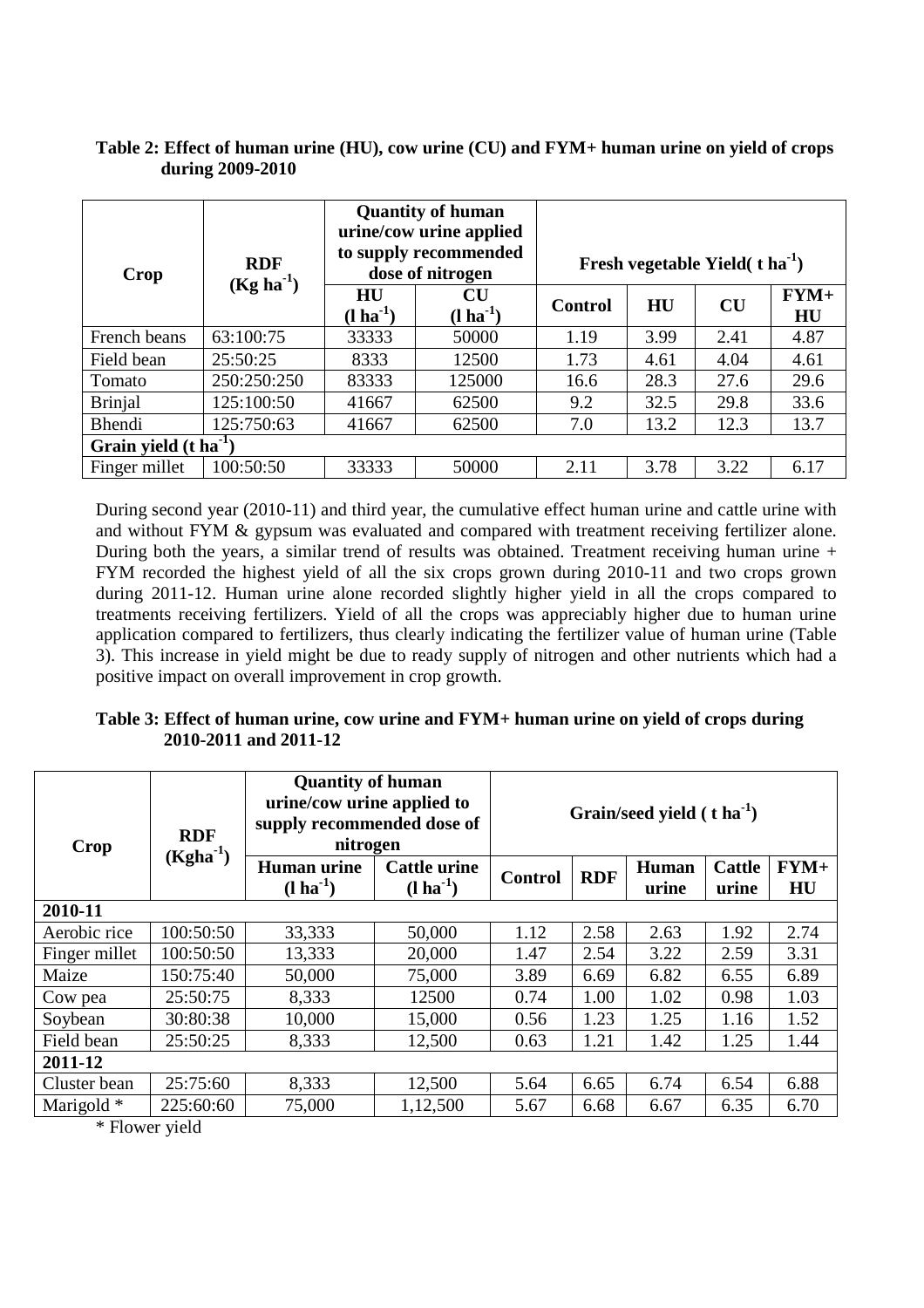**Effect on soil properties:** There was positive impact of human/cattle urine application on soil properties. During 2009-10 and 2010-11, the pH and salt content of the soils after harvest of crops was found to be within the permissible limits (Table 4).

| $\alpha$ op during (2007-10 and 2010-2011)<br><b>Treatments</b> |      | pH(1:2.5) |      |      | $EC$ dSm <sup>-1</sup> |             |
|-----------------------------------------------------------------|------|-----------|------|------|------------------------|-------------|
|                                                                 | 2010 | 2011      | Mean | 2010 | 2011                   | <b>Mean</b> |
| Fingermillet $(2010)$ – Aerobic rice(2011)                      |      |           |      |      |                        |             |
| Control                                                         | 6.70 | 6.72      | 6.71 | 0.15 | 0.15                   | 0.15        |
| CU                                                              | 6.31 | 6.35      | 6.33 | 0.20 | 0.20                   | 0.20        |
| HU                                                              | 6.38 | 6.40      | 6.39 | 0.29 | 0.29                   | 0.29        |
| FYM+HU                                                          | 7.02 | 7.06      | 7.04 | 0.19 | 0.19                   | 0.19        |
| $SEm +$                                                         | 0.05 | 0.06      |      | 0.15 |                        |             |
| $CD(P=0.05)$                                                    | 0.16 | 0.18      |      | 0.46 |                        |             |
| Field bean (2010)-Finger millet (2011)                          |      |           |      |      |                        |             |
| Control                                                         | 5.60 | 5.77      | 5.69 | 0.17 | 0.17                   | 0.17        |
| <b>CU</b>                                                       | 6.43 | 6.62      | 6.53 | 0.21 | 0.21                   | 0.21        |
| HU                                                              | 6.26 | 6.45      | 6.36 | 0.32 | 0.33                   | 0.33        |
| FYM+HU                                                          | 6.43 | 6.62      | 6.53 | 0.25 | 0.24                   | 0.25        |
| $SEm +$                                                         | 0.14 | 0.01      |      | 0.05 | 0.02                   |             |
| $CD(P=0.05)$                                                    | 0.42 | 0.04      |      | 0.16 | 0.06                   |             |
| French beans (2010)-Maize (2011)                                |      |           |      |      |                        |             |
| Control                                                         | 6.03 | 6.05      | 6.04 | 0.14 | 0.09                   | 0.12        |
| CU                                                              | 6.12 | 6.12      | 6.12 | 0.18 | 0.17                   | 0.18        |
| HU                                                              | 5.73 | 6.18      | 5.96 | 0.40 | 0.39                   | 0.40        |
| FYM+HU                                                          | 6.15 | 6.25      | 6.20 | 0.16 | 0.13                   | 0.15        |
| $SEm +$                                                         | 0.16 | 0.14      |      | 0.12 | 0.10                   |             |
| $CD(P=0.05)$                                                    | 0.49 | 0.47      |      | 0.35 | 0.35                   |             |
| Tomato (2010)-Cowpea (2011)                                     |      |           |      |      |                        |             |
| Control                                                         | 5.89 | 5.92      | 5.91 | 0.94 | 0.95                   | 0.95        |
| CU                                                              | 6.00 | 6.03      | 6.02 | 1.25 | 1.26                   | 1.26        |
| HU                                                              | 6.21 | 6.28      | 6.25 | 1.35 | 1.36                   | 1.36        |
| FYM+HU                                                          | 6.54 | 6.58      | 6.56 | 1.12 | 1.13                   | 1.13        |
| $SEm +$                                                         | 0.14 | 0.01      |      | 0.05 | 0.01                   |             |
| $CD(P=0.05)$                                                    | 0.42 | 0.04      |      | 0.16 | 0.03                   |             |
| Brinjal $(2010)$ -Soybean $(2011)$                              |      |           |      |      |                        |             |
| Control                                                         | 5.91 | 5.98      | 5.95 | 0.97 | 0.98                   | 0.98        |
| <b>CU</b>                                                       | 6.10 | 6.13      | 6.12 | 1.25 | 1.27                   | 1.26        |
| HU                                                              | 6.33 | 6.38      | 6.36 | 1.30 | 1.32                   | 1.31        |
| FYM+HU                                                          | 6.64 | 6.73      | 6.69 | 1.16 | 1.17                   | 1.17        |
| $SEm +$                                                         | 0.15 | 0.16      | 0.05 | 0.06 | 0.07                   |             |
| $CD(P=0.05)$                                                    | 0.44 | 0.47      | 0.16 | 0.18 | 0.20                   |             |
| <b>Bhendi</b> (2010) – Field bean (2011)                        |      |           |      |      |                        |             |
| Control                                                         | 5.98 | 6.09      | 6.04 | 0.93 | 0.94                   | 0.94        |
| CU                                                              | 6.08 | 6.19      | 6.14 | 1.20 | 1.21                   | 1.21        |

**Table 4: Effect of human urine, cattle urine FYM+HU on pH, and EC of soil at harvest stage of crop during (2009-10 and 2010-2011)**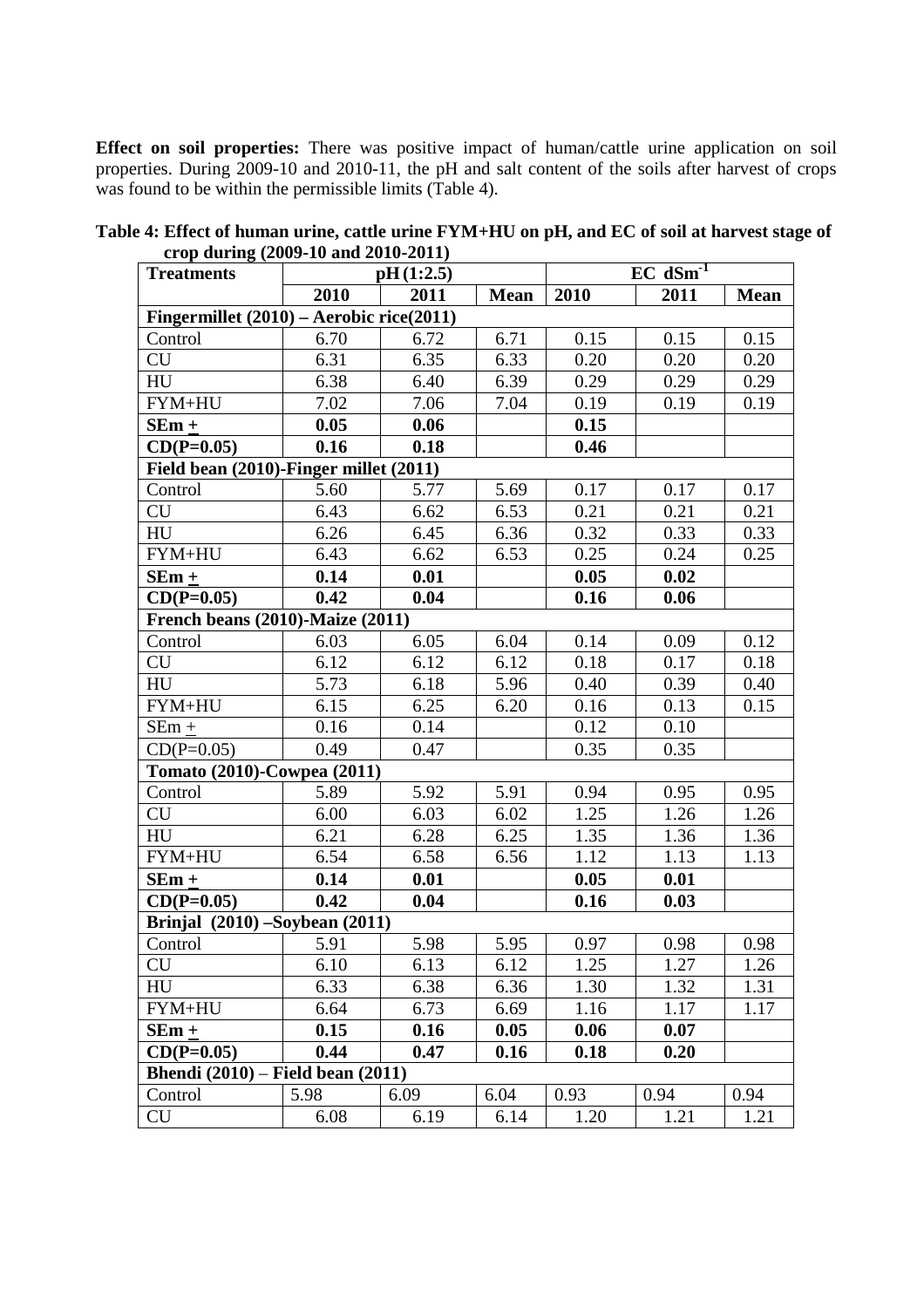| HU           | 6.40 | 6.44 | 6.42 | .25  | .26  | $\mathcal{D}$<br>1.ZU |
|--------------|------|------|------|------|------|-----------------------|
| $FYM+HU$     | 6.64 | 6.69 | 6.67 | .18  | 1.20 |                       |
| $SEm +$      | 0.15 | 0.03 |      | 0.06 | 0.01 |                       |
| $CD(P=0.05)$ | 0.46 | 0.06 |      | 0.17 | 0.03 |                       |

The available N, P and K content of soils was found to increase appreciably in treatments receiving human urine + FYM and human urine alone compared to treatment receiving cattle urine and control during both the years (Table 5).

**Table 5: Effect of human urine, cattle urine FYM+HU on available Nitrogen, phosphorus and potassium content of soil (Kg/ha) at harvest stage of crop during (2009-10 and 2010- 2011)**

| <b>Treatments</b>                          |        | Available nitrogen |       |       |      | <b>Available phosphorus</b> | Available potassium |       |             |  |
|--------------------------------------------|--------|--------------------|-------|-------|------|-----------------------------|---------------------|-------|-------------|--|
|                                            | 2010   | 2011               | Mean  | 2010  | 2011 | <b>Mean</b>                 | 2010                | 2011  | <b>Mean</b> |  |
| Fingermillet $(2010)$ – Aerobic rice(2011) |        |                    |       |       |      |                             |                     |       |             |  |
| Control                                    | 233.1  | 233.1              | 233.1 | 27.8  | 27.8 | 27.8                        | 246.4               | 247.8 | 247.1       |  |
| <b>CU</b>                                  | 398.6  | 400.1              | 399.4 | 34.6  | 34.6 | 34.6                        | 436.7               | 446.3 | 441.5       |  |
| HU                                         | 415.3  | 420.0              | 417.7 | 33.9  | 54.2 | 44.1                        | 488.1               | 481.7 | 484.9       |  |
| FYM+HU                                     | 520.6  | 500.1              | 510.4 | 56.4  | 56.0 | 56.2                        | 616.4               | 485.0 | 550.7       |  |
| $SEm +$                                    | 16.12  | 1.30               |       | 3.27  | 0.31 |                             | 17.36               | 0.90  |             |  |
| $CD(P=0.05)$                               | 48.36  | 3.93               |       | 9.82  | 0.94 |                             | 52.04               | 2.80  |             |  |
| Field bean (2010)-Finger millet (2011)     |        |                    |       |       |      |                             |                     |       |             |  |
| Control                                    | 289.8  | $294.\overline{3}$ | 292.1 | 28.7  | 29.3 | 29.0                        | 239.0               | 247.4 | 243.2       |  |
| <b>CU</b>                                  | 423.6  | 423.4              | 423.5 | 56.7  | 57.8 | 57.2                        | 390.4               | 4009  | 395.6       |  |
| HU                                         | 473.6  | 467.9              | 470.8 | 61.2  | 62.1 | 61.6                        | 436.5               | 448.2 | 442.4       |  |
| FYM+HU                                     | 597.9  | 498.4              | 548.2 | 61.3  | 62.4 | 61.9                        | 448.1               | 460.1 | 454.1       |  |
| $SEm +$                                    | 14.02  | 2.63               |       | 0.19  | 0.89 |                             | 11.54               | 1.17  |             |  |
| $CD(P=0.05)$                               | 42.08  | 7.92               |       | 0.58  | 2.68 |                             | 34.69               | 3.54  |             |  |
| <b>French beans (2010)-Maize (2011)</b>    |        |                    |       |       |      |                             |                     |       |             |  |
| Control                                    | 236.5  | 241.4              | 239.0 | 27.3  | 27.5 | 27.4                        | 226.1               | 227.8 | 226.9       |  |
| <b>CU</b>                                  | 423.6  | 422.3              | 422.9 | 56.7  | 34.2 | 45.4                        | 390.4               | 405.3 | 397.8       |  |
| HU                                         | 473.6  | 472.1              | 472.8 | 61.2  | 53.0 | 57.1                        | 436.5               | 410.4 | 423.5       |  |
| FYM+HU                                     | 597.9  | 502.6              | 550.2 | 61.3  | 55.7 | 58.5                        | 448.1               | 506.3 | 477.2       |  |
| SEm+                                       | 17.36  | 1.48               |       | 2.47  | 0.57 |                             | 14.10               | 1.44  |             |  |
| $CD(P=0.05)$                               | 52.04  | 4.45               |       | 7.41  | 1.71 |                             | 42.31               | 4.33  |             |  |
| Tomato (2010)-Cowpea (2011)                |        |                    |       |       |      |                             |                     |       |             |  |
| Control                                    | 258.93 | 265.0              | 262.0 | 21.8  | 24.0 | 22.9                        | 204.0               | 210.3 | 207.1       |  |
| <b>CU</b>                                  | 368.61 | 3773               | 372.9 | 46.7  | 47.8 | 47.3                        | 276.4               | 282.9 | 279.7       |  |
| HU                                         | 398.55 | 407.9              | 403.2 | 63.6  | 65.1 | 64.3                        | 342.2               | 350.2 | 346.2       |  |
| FYM+HU                                     | 403.46 | 412.9              | 408.2 | 67.8  | 69.4 | 68.6                        | 356.9               | 365.3 | 361.1       |  |
| SEm+                                       | 0.42   | 1.48               | 0.18  | 5.03  |      |                             | 0.69                | 1.43  |             |  |
| $CD(P=0.05)$                               | 1.25   | 4.43               | 0.56  | 15.08 |      |                             | 2.28                | 4.28  |             |  |
| Brinjal (2010) - Soybean (2011)            |        |                    |       |       |      |                             |                     |       |             |  |
| Control                                    | 258.5  | 262.8              | 260.7 | 26.9  | 27.3 | 27.1                        | 199.6               | 202.9 | 201.3       |  |
| CU                                         | 368.0  | 374.2              | 371.1 | 33.5  | 34.1 | 33.8                        | 270.5               | 275.0 | 272.8       |  |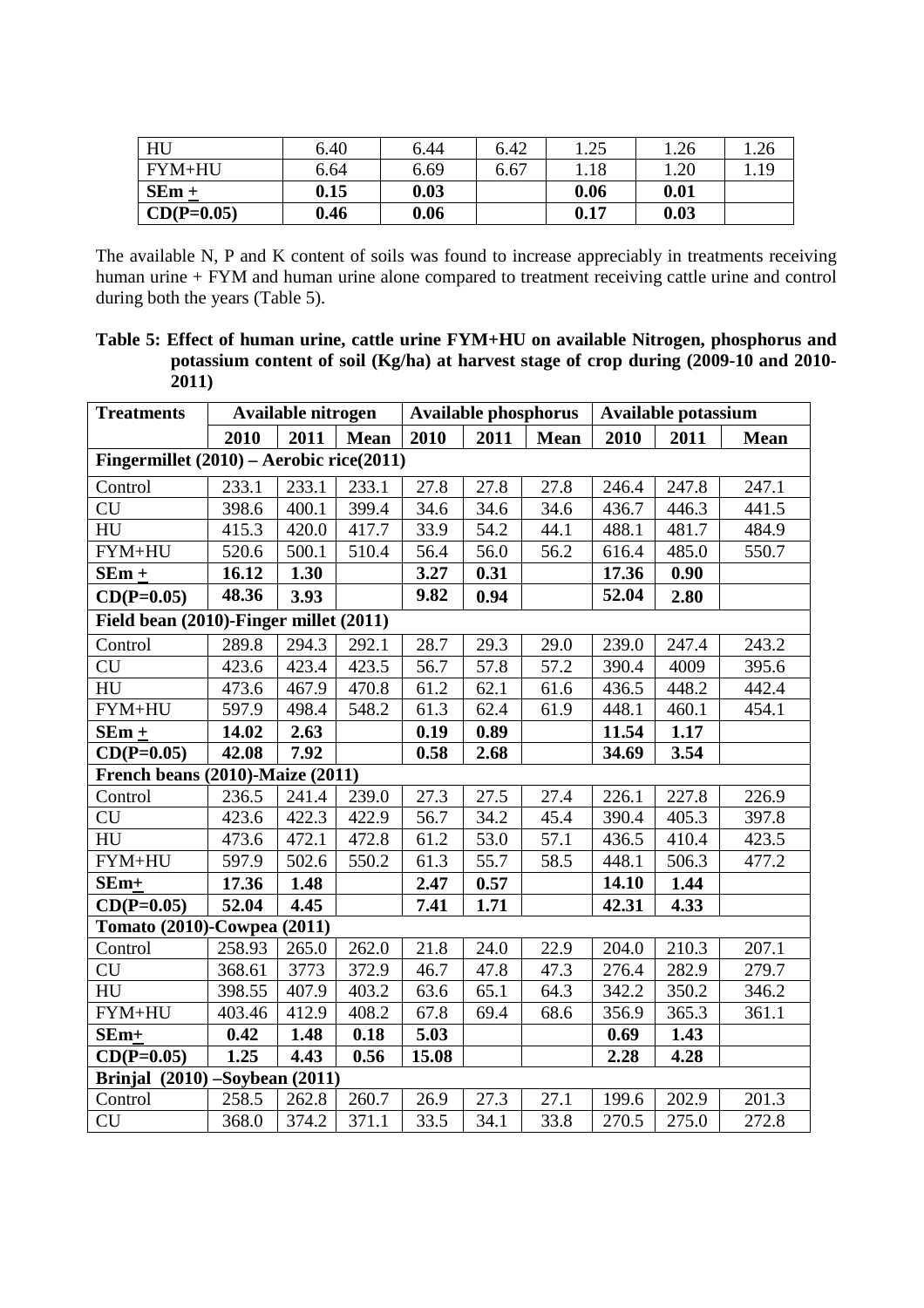| HU                                       | 397.9 | 404.6 | 401.2 | 41.2  | 41.9 | 41.5 | 334.8 | 306.0 | 320.4 |
|------------------------------------------|-------|-------|-------|-------|------|------|-------|-------|-------|
| FYM+HU                                   | 402.8 | 409.6 | 406.2 | 49.5  | 50.0 | 49.8 | 349.2 | 306.0 | 327.6 |
| $SEm+$                                   | 0.39  | 1.40  |       | 0.27  | 0.08 |      | 0.67  | 0.09  |       |
| $CD(P=0.05)$                             | 1.16  | 1.88  |       | 0.82  | 0.28 |      | 2.00  | 1.30  |       |
| <b>Bhendi</b> (2010) - Field bean (2011) |       |       |       |       |      |      |       |       |       |
| Control                                  | 253.9 | 254.7 | 254.3 | 22.1  | 22.4 | 22.3 | 200.0 | 208.1 | 204.1 |
| <b>CU</b>                                | 361.4 | 362.9 | 362.2 | 47.2  | 48.0 | 47.6 | 271.0 | 281.5 | 276.3 |
| HU                                       | 390.7 | 392.5 | 391.6 | 64.2  | 65.1 | 64.7 | 335.5 | 330.1 | 332.8 |
| FYM+HU                                   | 395.6 | 396.0 | 395.8 | 68.5  | 69.6 | 69.1 | 349.9 | 362.5 | 356.2 |
| $SEm+$                                   | 0.41  | 0.4   |       | 5.08  | 0.2  |      | 0.68  | 1.30  |       |
| $CD(P=0.05)$                             | 1.23  | 1.2   |       | 15.23 | 0.5  |      | 2.24  | 4.20  |       |

**Table 6: Effect of human urine, cattle urine FYM+HU on nutrient content of soil at harvest stage of crop during (2011-12)**

| <b>Treatments</b>   | pH(1:2.5) | EC<br>$dSm^{-1}$ | <b>Available</b><br><b>Nitrogen</b><br>(kg/ha) | <b>Available</b><br><b>Phosphorus</b><br>(kg/ha) | <b>Available</b><br><b>Potassium</b><br>(kg/ha) |
|---------------------|-----------|------------------|------------------------------------------------|--------------------------------------------------|-------------------------------------------------|
| <b>Cluster bean</b> |           |                  |                                                |                                                  |                                                 |
| Control             | 6.84      | 0.16             | 230.77                                         | 27.44                                            | 346.79                                          |
| <b>CU</b>           | 6.80      | 0.20             | 396.10                                         | 34.15                                            | 446.29                                          |
| HU                  | 6.85      | 0.32             | 415.80                                         | 53.46                                            | 481.69                                          |
| FYM+HU              | 7.14      | 0.24             | 495.10                                         | 55.30                                            | 484.99                                          |
| $SEm +$             | 0.12      | 0.01             | 1.09                                           | 0.22                                             | 0.30                                            |
| $CD(P=0.05)$        | 0.40      | 0.04             | 3.19                                           | 0.45                                             | 1.85                                            |
| <b>Marigold</b>     |           |                  |                                                |                                                  |                                                 |
| Control             | 5.77      | 0.17             | 292.47                                         | 29.14                                            | 440.88                                          |
| <b>CU</b>           | 6.62      | 0.21             | 420.87                                         | 57.67                                            | 457.17                                          |
| HU                  | 6.45      | 0.33             | 464.95                                         | 61.66                                            | 397.34                                          |
| FYM+HU              | 6.62      | 0.25             | 497.97                                         | 62.00                                            | 401.58                                          |
| $SEm +$             | 0.01      | 0.02             | 2.56                                           | 0.46                                             | 1.06                                            |
| $CD(P=0.05)$        | 0.04      | 0.06             | 7.92                                           | 1.38                                             | 3.18                                            |

There was positive impact of human/cattle urine application on soil properties during 2011-12, the pH and salt content of the soils after harvest of crops was found to be within the permissible limits. The treatment receiving 40% recommended dose of nitrogen through FYM as basal+ 60% through Human urine  $(T_5)$  recorded higher available nitrogen, available phosphorus and potassium when compared other treatments (Table 6).

**Fertigation Experiment:** In the fertigation experiment, significant difference in the fruit yield of tomato was recorded due to treatments. Highest fresh fruit yield  $(27.21 \text{ t} \text{ ha}^{-1})$  was recorded in treatment receiving rec. dose of N through jeevamrutha through drips followed by treatment receiving rec. dose of N through human urine  $(26.75 \text{ t} \text{ ha}^{-1})$  and cattle urine  $(26.02 \text{ t} \text{ ha}^{-1})$ . Reduction in the fruit yield of tomato was observed in treatments receiving 75% and 50% N through jeevamrutha, human urine and cattle urine supply of N through jeevamrutha resulted in higher yield of tomato at all the three levels of N compared to human urine and cattle urine at the respective N levels (Table 7).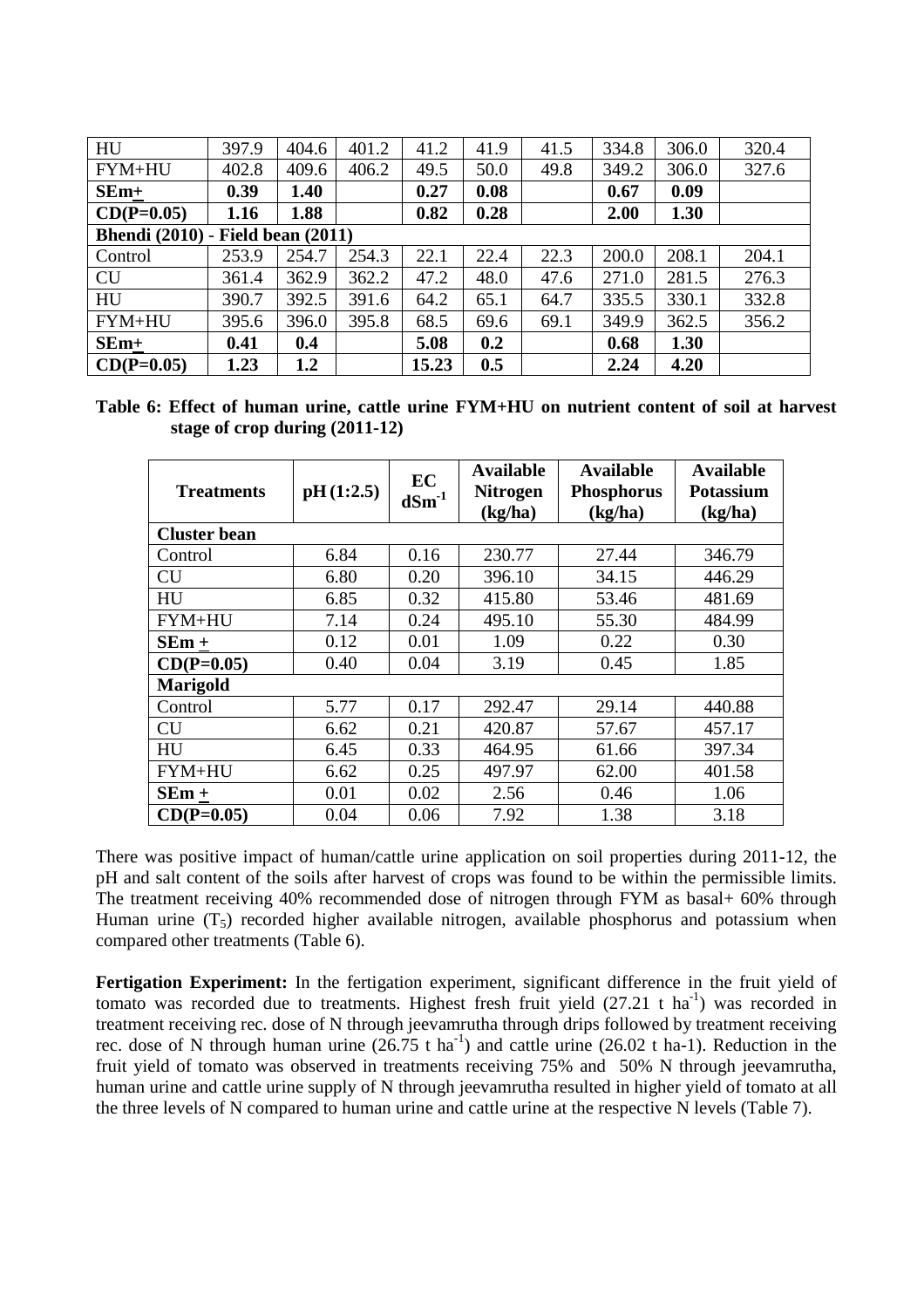# **Table 7: Effects of human urine, cattle urine jeevamurtha and fertilizer on yield attributes and yield of tomato crop**

|                | <b>Treatments</b>                                                                 | Yield<br>(t/ha) |  |  |  |  |  |  |
|----------------|-----------------------------------------------------------------------------------|-----------------|--|--|--|--|--|--|
| $T_1$          | NPK alone                                                                         | 15.26           |  |  |  |  |  |  |
| $T_2$          | Entire N through human urine + Balance P and K through fertilizers in 7 splits    | 26.75           |  |  |  |  |  |  |
| $T_3$          | Entire N through cattle urine $+$ Balance P ad K through fertilizers in 7 splits  | 26.02           |  |  |  |  |  |  |
| $T_4$          | Entire N through jeevamurtha $+$ Balance P ad K through fertilizers in 7 splits   | 27.21           |  |  |  |  |  |  |
| $T_5$          | through human urine $+$ Balance P and K through fertilizers in 7 splits<br>75 % N | 23.9            |  |  |  |  |  |  |
| $T_6$          | 75 % N through cattle urine + Balance P ad K through fertilizers in 7 splits      | 23.35           |  |  |  |  |  |  |
| T <sub>7</sub> | 75 % N through jeevamurtha + Balance P ad K through fertilizers in 7 splits       | 25.37           |  |  |  |  |  |  |
| $T_8$          | 50 % N through HU+ Balance P and K through fertilizers in 7 splits                | 20.41           |  |  |  |  |  |  |
| T <sub>9</sub> | 50 % N through HU+ Balance P and K through fertilizers in 7 splits                | 18.6            |  |  |  |  |  |  |
| $T_{10}$       | 50 % N through HU+ Balance P and K through fertilizers in 7 splits                | 22.71           |  |  |  |  |  |  |
| $SEm +$        |                                                                                   | 0.07            |  |  |  |  |  |  |
|                | $CD = P(0.05)$                                                                    |                 |  |  |  |  |  |  |

**Experiments in farmers field:** In the experiment in farmers field, fruit yield of ashgourd was significantly higher due to application of recommended dose of N through human urine in three split plus gypsum  $(T_8)$ :  $36.26$  t ha<sup>-1</sup>) and it was on par with recommended dose of N through cattle urine plus gypsum in three split  $(T_{14})$ , recommended dose of fertilizers  $(T_2)$ . Application of farm yard manure alone  $(T_1)$  recorded significantly lower yield (19.62 t ha<sup>-1</sup>). Similar trend was also observed in case of French bean, pole bean and pumpkin crops (Table 8).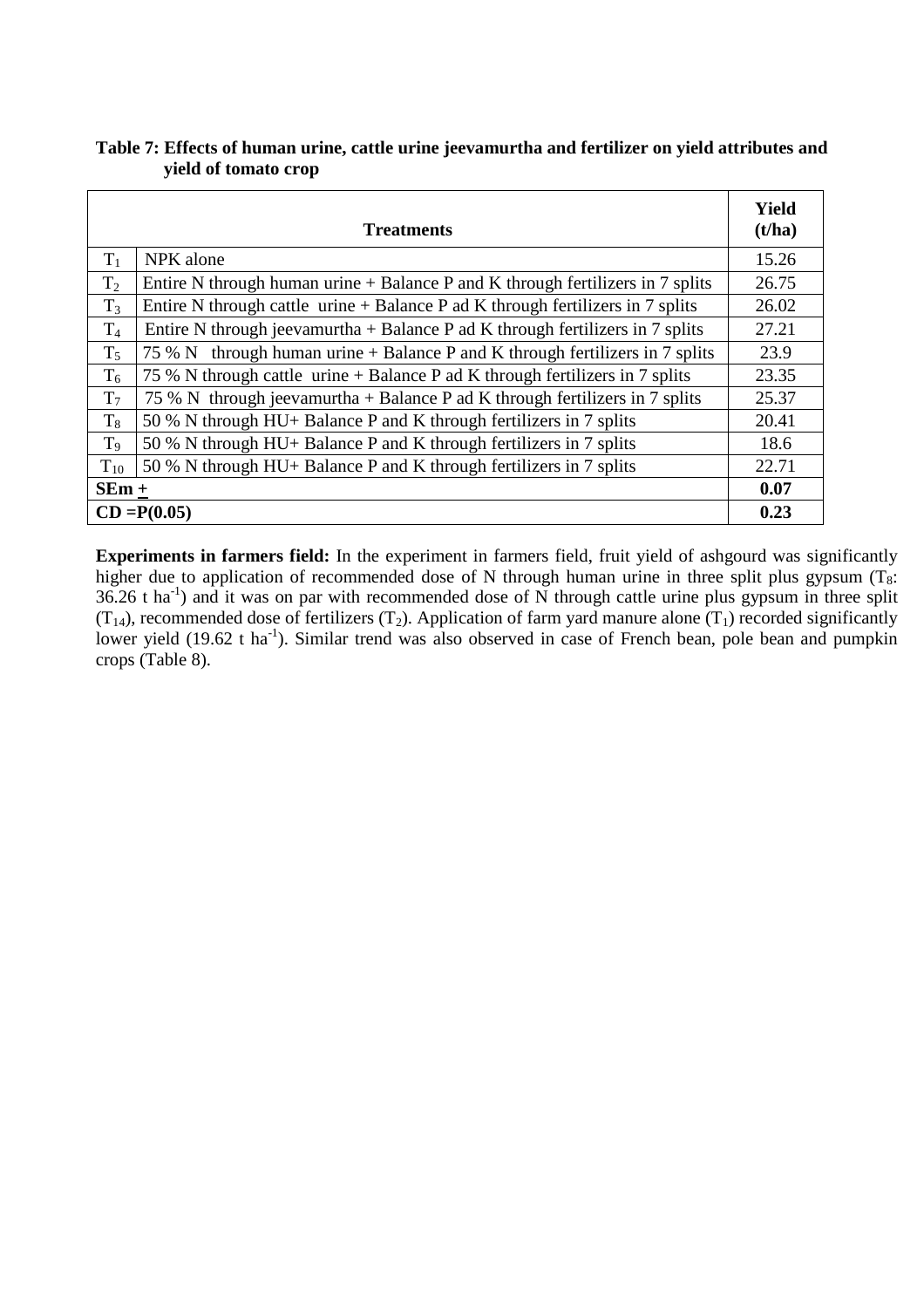|                | ------- -- - <sub>1</sub> - - - - --<br><b>Treatment details</b> | <b>Ashgourd</b><br>(t/ha) | French<br>bean<br>(t/ha) | Pole bean<br>(t/ha) | Pumpkin<br>(t/ha) |
|----------------|------------------------------------------------------------------|---------------------------|--------------------------|---------------------|-------------------|
| $T_1$          | FYM (Farmyard Manure) alone                                      | 19.7                      | 8.7                      | 9.2                 | 19.5              |
| $\mathbf{T}_2$ | Recommended dose of fertilizer $+$ FYM                           | 36.7                      | 13.7                     | 15.8                | 36.8              |
| $\mathbf{T}_3$ | RDN through human urine in single dose                           | 22.2                      | 9.3                      | 10.2                | 21.9              |
| T <sub>4</sub> | RDN through human urine in single dose $+$<br>gypsum             | 23.6                      | 9.9                      | 11.1                | 23.3              |
| $T_5$          | RDN through cattle urine in single dose                          | 21.1                      | 8.9                      | 9.8                 | 20.8              |
| $T_6$          | RDN through cattle urine in single dose+<br>gypsum               | 23.5                      | 9.6                      | 10.7                | 23.3              |
| $\mathbf{T}_7$ | RDN through human urine in two split<br>doses                    | 29.0                      | 10.3                     | 11.9                | 28.6              |
| $T_8$          | RDN through human urine in two split<br>doses+ gypsum            | 31.8                      | 11.3                     | 13.9                | 31.4              |
| T <sub>9</sub> | RDN through cattle urine in two split doses                      | 27.8                      | 10.1                     | 11.5                | 27.5              |
| $T_{10}$       | RDN through cattle urine in two split<br>doses+ gypsum           | 30.2                      | 10.7                     | 12.8                | 29.9              |
| $T_{11}$       | RDN through human urine in three split<br>doses                  | 36.5                      | 13.5                     | 15.5                | 36.0              |
| $T_{12}$       | RDN through human urine in three split<br>doses+ gypsum          | 39.2                      | 14.2                     | 17.4                | 38.7              |
| $T_{13}$       | RDN through cattle urine in three split<br>doses                 | 35.4                      | 13.5                     | 15.1                | 35.0              |
| $T_{14}$       | RDN through cattle urine in three split<br>doses+ gypsum         | 38.0                      | 14.1                     | 16.6                | 37.5              |
| $S.Em +$       |                                                                  | 2.01                      | 0.4                      | 0.76                | 2.02              |
|                | $C.D.(P=0.05)$                                                   | 5.8                       | 1.3                      | 2.22                | 5.9               |

|  |  | Table 8: Effect of application of human urine and cattle urine on fruit/pod yield (t/ha) of |  |  |  |  |  |  |
|--|--|---------------------------------------------------------------------------------------------|--|--|--|--|--|--|
|  |  | different vegetable crops grown in farmers field                                            |  |  |  |  |  |  |

| <b>Note:</b> Balance $P_2O_5$ and $K_2O$ supply through SSP and $\mid$ <b>Gypsum application:</b> applied gypsum @ |                              |
|--------------------------------------------------------------------------------------------------------------------|------------------------------|
| MOP respectively; Source of nutrients: human urine, $\int 6.45 \text{kg m}^{-3}$ urine; Where-RDN:                 |                              |
| cattle urine, chemical fertilizer and FYM                                                                          | Recommended Dose of Nitrogen |

Significant changes in soil properties due to application of human urine/ cattle urine with or without gypsum (Table 9 and 10). The available nitrogen content of soil varied significantly due to human urine and cattle urine and was highest  $(290.9 \text{ kg ha}^{-1})$  in treatment receiving recommended dose of nitrogen through human urine in three split doses plus gypsum applied to soil  $(T_{12})$ . Available phosphorus and potassium content of soil after harvest of ashgourd crop was significantly higher in treatment receiving recommended dose of nitrogen through human urine plus gypsum in three split doses  $(T_{12}: 31.4 \text{ kg ha}^{-1})$  the lowest N, P and K content of soil was recorded in treatment receiving FYM alone (Table 9).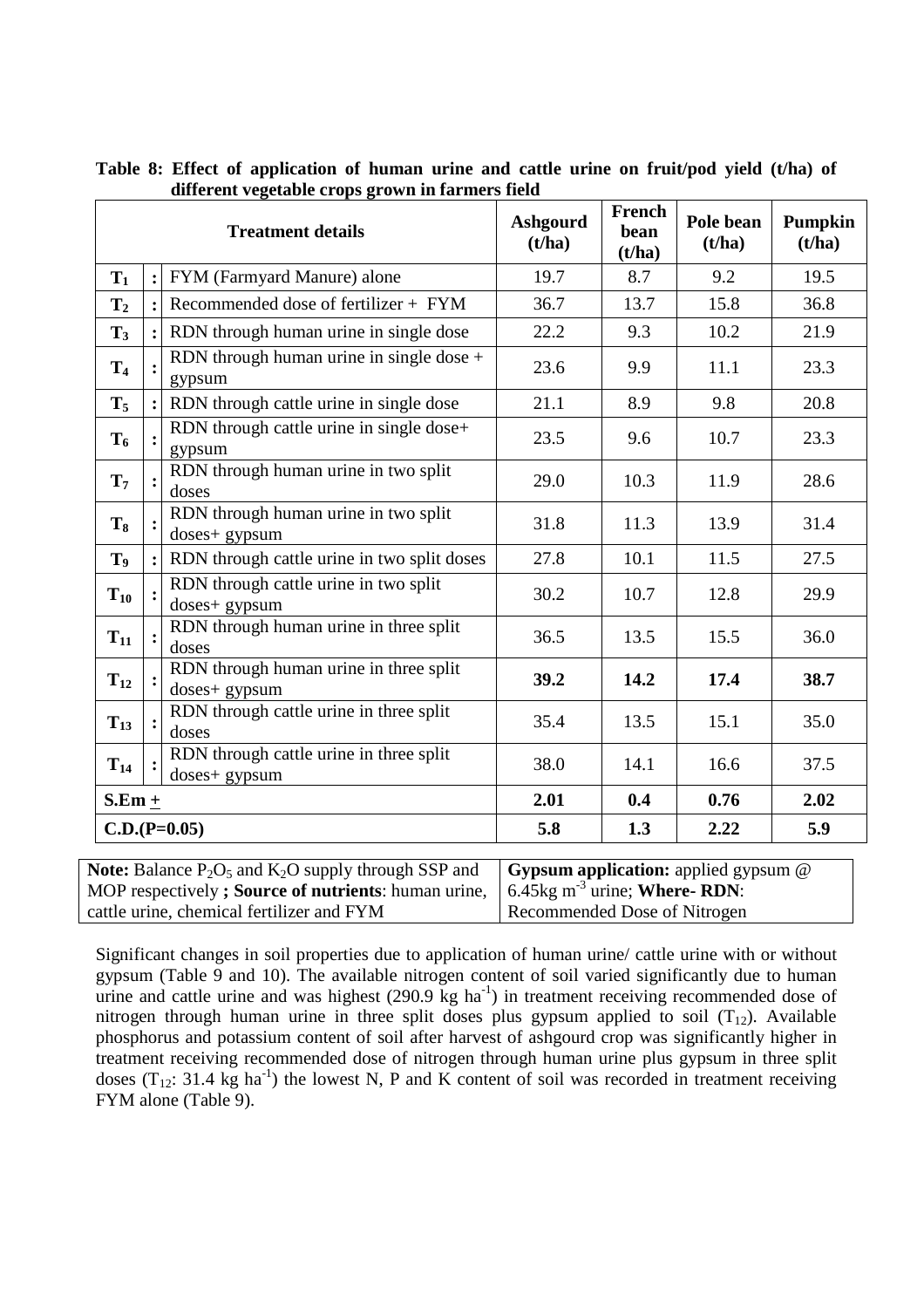Application of human urine/cattle urine in split doses with and without FYM/gypsum applied to soils resulted in significant differences in the pH and EC of soils. There was slight increase in pH and EC of soils due to human urine/ cattle urine application compared to FYM alone and Fertilizer + FYM treatments.

The available N, P & K content of soil differed significantly due to application of human urine/ cattle urine in split doses with or without  $FYM/gypsum$ . Highest available N, P & K content of soil was recorded in treatment  $(T_{12})$  which received RDN through human urine in 3 split doses + gypsum. The lowest available N, P & K content was recorded in FYM alone treatment (Table 10).

### **Green house experiment:**

Significant difference in the available. N,P&K content of red, laterite and black soil was observed due to human urine/ cattle urine applied at different doses compared to fertilizer alone treatment. In all the soils highest available N, P &K values were recorded in treatment receiving 2 times the rec. N through human urine/ cattle urine. The lowest values were recorded in treatment receiving fertilizers (Table 11).

The fruit yield of tomato was significantly influenced by the application of human urine/ cattle urine at different doses. Application of 2 times the rec. N through human urine recorded highest fruit yield of tomato in red and laterite soils followed by treatment receiving 2 times rec. N through fertilizer, where as in black soil reverse trend was observed (Table 12).

|                   | <b>Ashgourd</b> |      | <b>French bean</b> |      |      | Pole bean | <b>Pumpkin</b> |      |  |
|-------------------|-----------------|------|--------------------|------|------|-----------|----------------|------|--|
| <b>Treatments</b> | pH              | EC   | pH                 | EC   | pH   | EC        | pH             | EC   |  |
| $T_1$             | 6.78            | 0.21 | 7.02               | 0.23 | 6.78 | 0.32      | 7.13           | 0.39 |  |
| $T_{2}$           | 6.83            | 0.21 | 7.08               | 0.24 | 6.86 | 0.33      | 7.14           | 0.39 |  |
| $T_3$             | 7.19            | 0.25 | 7.44               | 0.33 | 7.54 | 0.40      | 7.57           | 0.45 |  |
| T <sub>4</sub>    | 6.87            | 0.22 | 7.11               | 0.26 | 7.04 | 0.35      | 7.23           | 0.41 |  |
| $T_5$             | 7.19            | 0.24 | 7.44               | 0.32 | 7.46 | 0.39      | 7.57           | 0.44 |  |
| $T_6$             | 6.84            | 0.22 | 7.08               | 0.25 | 6.95 | 0.34      | 7.20           | 0.40 |  |
| $T_7$             | 7.35            | 0.26 | 7.61               | 0.34 | 7.72 | 0.42      | 7.73           | 0.46 |  |
| $T_8$             | 7.03            | 0.23 | 7.28               | 0.29 | 7.27 | 0.37      | 7.40           | 0.42 |  |
| T <sub>9</sub>    | 7.24            | 0.25 | 7.50               | 0.34 | 7.63 | 0.41      | 7.62           | 0.46 |  |
| $T_{10}$          | 6.92            | 0.23 | 7.17               | 0.28 | 7.12 | 0.36      | 7.29           | 0.41 |  |
| $T_{11}$          | 7.55            | 0.27 | 7.81               | 0.35 | 8.04 | 0.44      | 7.94           | 0.48 |  |
| $T_{12}$          | 7.13            | 0.24 | 7.38               | 0.31 | 7.37 | 0.39      | 7.50           | 0.44 |  |
| $T_{13}$          | 7.47            | 0.26 | 7.74               | 0.34 | 8.06 | 0.43      | 7.87           | 0.47 |  |
| $T_{14}$          | 7.06            | 0.24 | 7.31               | 0.30 | 7.29 | 0.38      | 7.43           | 0.43 |  |
| $S.Em +$          | 0.15            | 0.01 | 0.15               | 0.01 | 0.17 | 0.01      | 0.15           | 0.01 |  |
| $C.D.(P=0.05)$    | 0.43            | 0.02 | 0.45               | 0.04 | 0.49 | 0.04      | 0.45           | 0.03 |  |

### **Table 9: Effect of human urine and cattle urine application on pH and electrical conductivity (dS m-1) of soils after harvest of vegetable crops in farmers' field**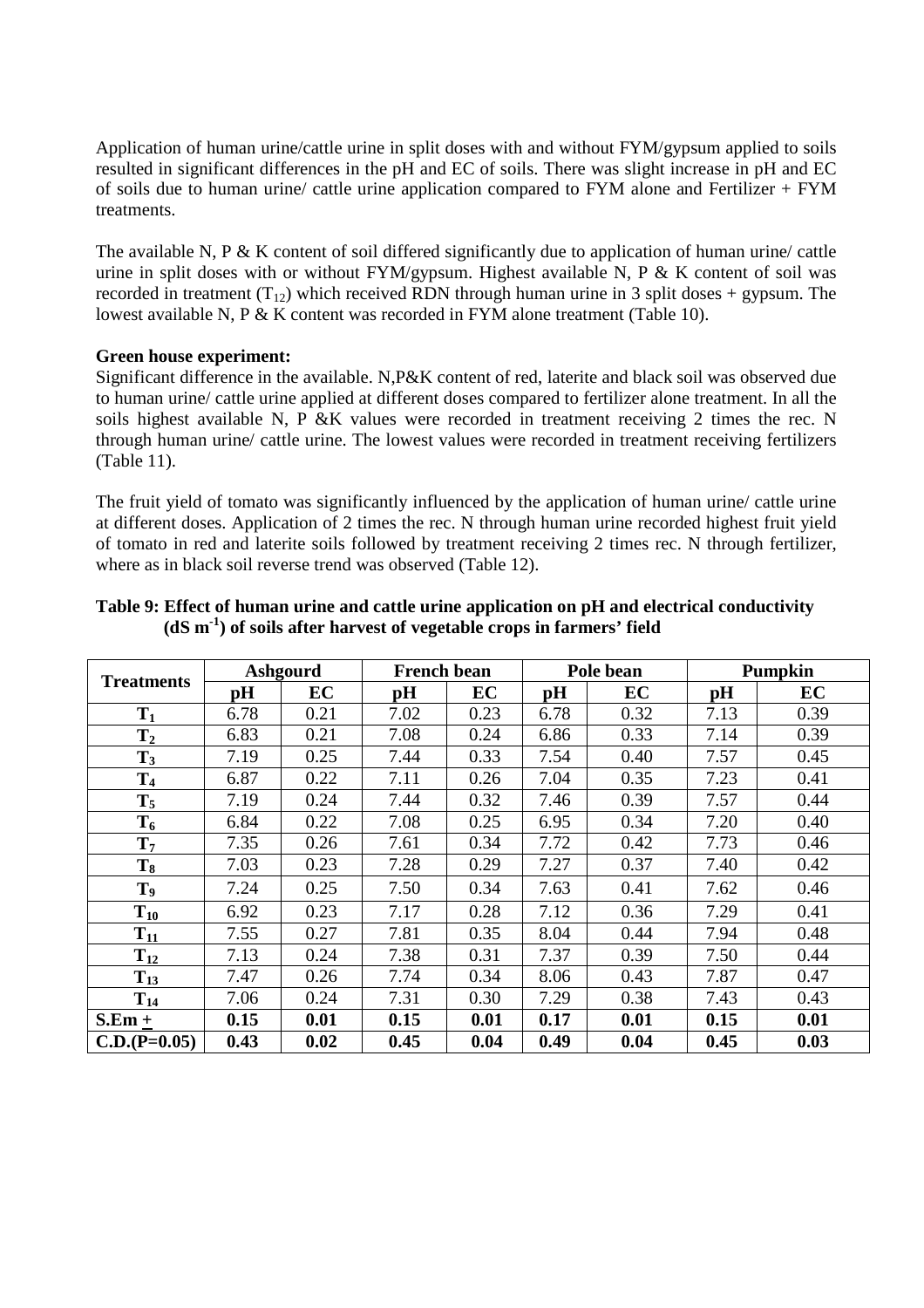| Ashgourd<br><b>Treatm</b> |                 |          | <b>French bean</b> |        |          | Pole bean |        |          | Pumpkin |        |          |        |
|---------------------------|-----------------|----------|--------------------|--------|----------|-----------|--------|----------|---------|--------|----------|--------|
| ents                      | <b>Avail. N</b> | Avail.   | Avail.             | Avail. | Avail.   | Avail.    | Avail. | Avail.   | Avail.  | Avail. | Avail.   | Avail. |
|                           |                 | $P_2O_5$ | $K_2O$             | N      | $P_2O_5$ | $K_2O$    | N      | $P_2O_5$ | $K_2O$  | N      | $P_2O_5$ | $K_2O$ |
| $T_1$                     | 269.6           | 25.3     | 274.0              | 266.5  | 24.45    | 265.9     | 256.2  | 23.3     | 259.0   | 261.0  | 22.9     | 257.2  |
| $T_2$                     | 288.0           | 30.1     | 316.2              | 285.5  | 30.62    | 314.5     | 289.9  | 30.0     | 314.3   | 292.5  | 30.0     | 317.9  |
| $T_3$                     | 272.7           | 26.7     | 277.4              | 270.6  | 26.24    | 283.4     | 264.1  | 25.2     | 278.0   | 265.6  | 24.9     | 274.9  |
| T <sub>4</sub>            | 273.4           | 27.4     | 284.3              | 270.6  | 27.19    | 293.1     | 267.5  | 26.3     | 288.6   | 269.3  | 26.0     | 286.2  |
| $T_5$                     | 271.8           | 26.3     | 275.7              | 267.8  | 25.78    | 279.0     | 259.7  | 24.8     | 273.2   | 264.4  | 24.4     | 269.8  |
| $T_6$                     | 273.2           | 27.1     | 280.6              | 275.4  | 26.71    | 288.2     | 265.2  | 25.8     | 283.3   | 266.6  | 25.5     | 280.5  |
| $T_7$                     | 275.1           | 28.2     | 291.0              | 277.0  | 28.17    | 296.5     | 273.2  | 27.4     | 299.2   | 276.2  | 27.2     | 297.5  |
| $T_8$                     | 276.8           | 28.9     | 303.1              | 278.0  | 29.10    | 297.0     | 274.1  | 28.4     | 306.2   | 281.8  | 28.2     | 299.4  |
| T <sub>9</sub>            | 273.6           | 27.8     | 284.9              | 276.1  | 27.70    | 293.6     | 268.8  | 26.8     | 294.0   | 271.5  | 26.6     | 292.0  |
| $T_{10}$                  | 275.4           | 28.6     | 297.8              | 277.0  | 28.65    | 296.9     | 273.9  | 27.9     | 304.4   | 279.4  | 27.7     | 298.8  |
| $T_{11}$                  | 283.6           | 29.4     | 313.8              | 282.7  | 29.72    | 306.5     | 281.1  | 29.1     | 313.7   | 289.0  | 29.0     | 315.5  |
| $T_{12}$                  | 290.9           | 31.4     | 319.9              | 291.3  | 32.29    | 324.2     | 298.2  | 31.8     | 323.7   | 302.2  | 31.9     | 330.9  |
| $T_{13}$                  | 281.0           | 29.3     | 310.2              | 281.0  | 29.63    | 300.3     | 280.1  | 28.9     | 309.9   | 286.7  | 28.9     | 314.3  |
| $T_{14}$                  | 287.0           | 30.5     | 317.8              | 288.4  | 31.09    | 321.0     | 294.0  | 30.6     | 320.3   | 295.6  | 30.6     | 324.3  |
| $S.Em +$                  | 3.0             | 0.8      | 5.7                | 3.0    | 0.97     | 8.8       | 7.9    | 1.0      | 5.8     | 5.3    | 1.1      | 10.4   |
| $C.D.(P=$<br>0.05)        | 8.8             | 2.2      | 16.5               | 8.6    | 2.83     | 25.7      | 23.0   | 3.0      | 16.8    | 15.5   | 3.1      | 30.3   |

Table 10: Effect of human urine and cattle urine application on available nitrogen, phosphorus and potassium (kg ha<sup>-1</sup>) content of soil after harvest of vegetable crops in farmers' field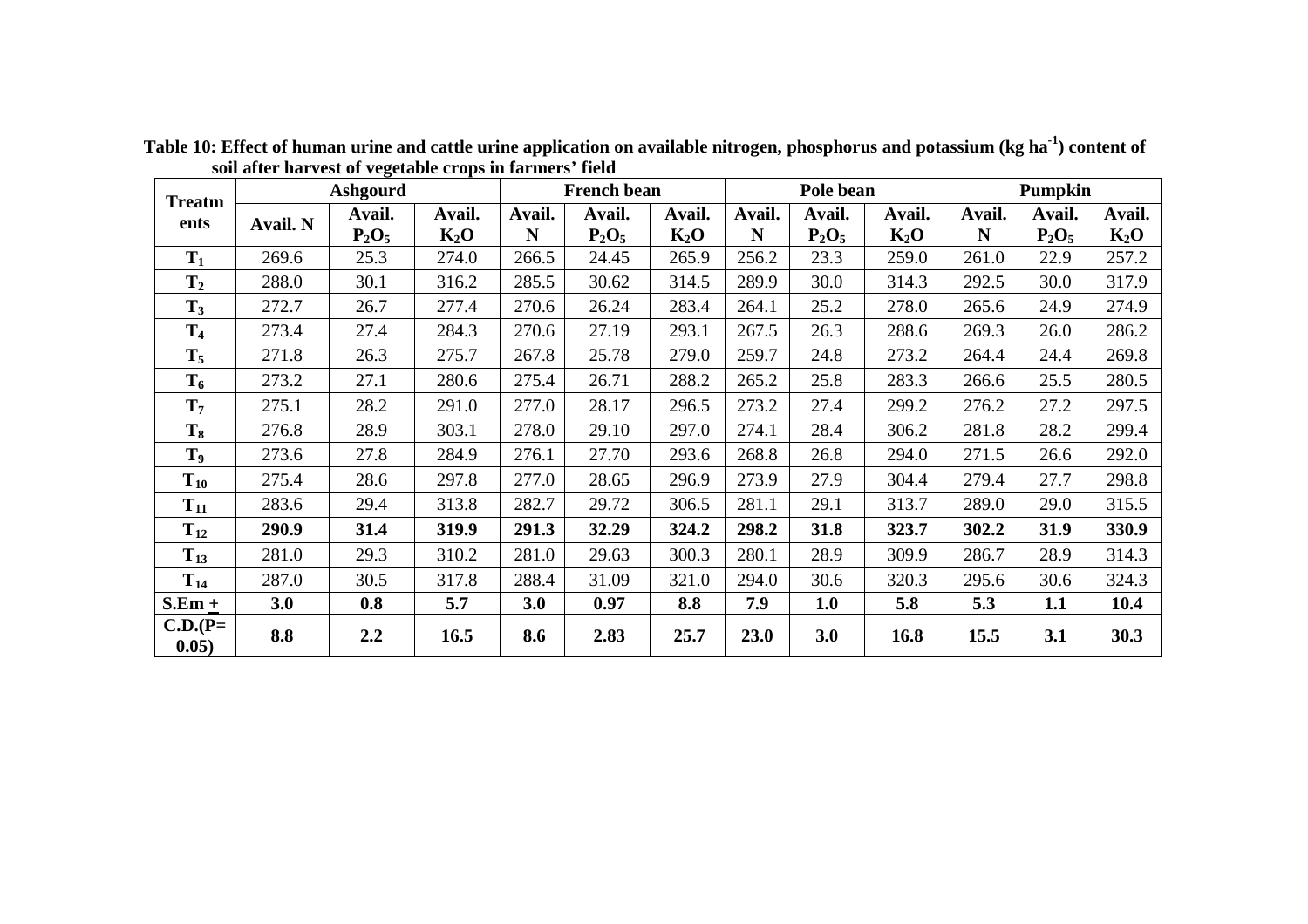|                    | <b>Red soil</b> |          |        | <b>Laterite soil</b> |          |             | <b>Black soil</b> |          |        |
|--------------------|-----------------|----------|--------|----------------------|----------|-------------|-------------------|----------|--------|
| <b>Treatments</b>  | Avail.          | Avail.   | Avail. | Avail.               | Avail.   | Avail.      | Avail.            | Avail.   | Avail. |
|                    | N               | $P_2O_5$ | $K_2O$ | N                    | $P_2O_5$ | $K_2O$      | N                 | $P_2O_5$ | $K_2O$ |
| $T_1$              | 231.9           | 24.5     | 316.1  | 207.3                | 11.0     | 104.3       | 356.3             | 17.8     | 502.8  |
| T <sub>2</sub>     | 241.7           | 28.1     | 330.7  | 216.1                | 12.6     | 109.1       | 392.4             | 20.4     | 529.0  |
| $T_3$              | 261.5           | 30.7     | 344.7  | 225.6                | 13.8     | 119.6       | 412.0             | 21.5     | 556.9  |
| T <sub>4</sub>     | 227.7           | 25.5     | 309.9  | 203.5                | 11.5     | 102.3       | 348.0             | 17.5     | 498.7  |
| $T_5$              | 251.8           | 29.7     | 345.5  | 225.1                | 13.4     | 114.0       | 388.6             | 20.2     | 522.3  |
| $T_6$              | 262.1           | 32.0     | 355.7  | 228.6                | 14.4     | 123.6       | 409.4             | 21.5     | 549.0  |
| T <sub>7</sub>     | 224.5           | 25.2     | 309.0  | 200.6                | 11.3     | 102.0       | 341.9             | 17.2     | 486.7  |
| $T_8$              | 249.1           | 28.8     | 340.4  | 222.7                | 13.0     | 112.3       | 380.8             | 19.9     | 519.6  |
| T <sub>9</sub>     | 262.0           | 31.8     | 349.1  | 226.3                | 14.3     | 120.0       | 402.2             | 20.9     | 543.3  |
| S.Em <sub>±</sub>  | 6.65            | 1.3      | 10.3   | 5.8                  | 0.5      | 3.4         | 12.2              | 0.5      | 11.7   |
| C.D.<br>$(P=0.05)$ | 27.25           | 5.4      | 42.1   | 23.8                 | 2.2      | <b>14.0</b> | 50.0              | 1.9      | 48.0   |

**Table 11: Effect of human urine, cow urine and fertilizer application on available nitrogen, phosphorus and potassium (kg ha-1) content of different soils after harvest of tomato under green house condition** 

**Table 12: Yield of tomato as influenced by rate of application of human urine, cattle urine and fertilizer for different soils** 

| <b>Treatments</b>         | <b>Red soil</b>              | <b>Laterite soil</b>              | <b>Black soil</b>               |  |  |
|---------------------------|------------------------------|-----------------------------------|---------------------------------|--|--|
|                           | Fruit yield (kg<br>$plant-1$ | Fruit yield (kg<br>$plant^{-1}$ ) | Fruit yield (kg<br>$plant^{-1}$ |  |  |
| $T_1$                     | 2.2                          | 1.97                              |                                 |  |  |
| $T_2$                     | 3.0                          | 2.86                              | 3.36                            |  |  |
| $T_3$                     | 3.5                          | 3.21                              | 3.67                            |  |  |
| T <sub>4</sub>            | 2.3                          | 2.17                              | 2.10                            |  |  |
| $T_5$                     | 3.1                          | 3.14                              | 3.30                            |  |  |
| $T_6$                     | 3.6                          | 3.45                              | 3.53                            |  |  |
| $T_7$                     | 2.2                          | 2.01                              | 2.03                            |  |  |
| $T_8$                     | 3.1                          | 3.05                              | 3.27                            |  |  |
| T <sub>9</sub>            | 3.6                          | 3.32                              | 3.45                            |  |  |
| $S.Em +$                  | 0.17                         | 0.15                              | 0.16                            |  |  |
| <b>C.D.</b><br>$(P=0.01)$ | 0.70                         | 0.62                              | 0.68                            |  |  |

### **Conclusion**

From the research work conducted so far it can be concluded that human urine can be used as a liquid fertilizer and can be a supplement to fertilizers.

### **Acknowledgement:**

The authors acknowledge the University of Agricultural Sciences, Bangalore for all the physical support and Arghyam, Bangalore; UNICEF, New Delhi; and Stockholm